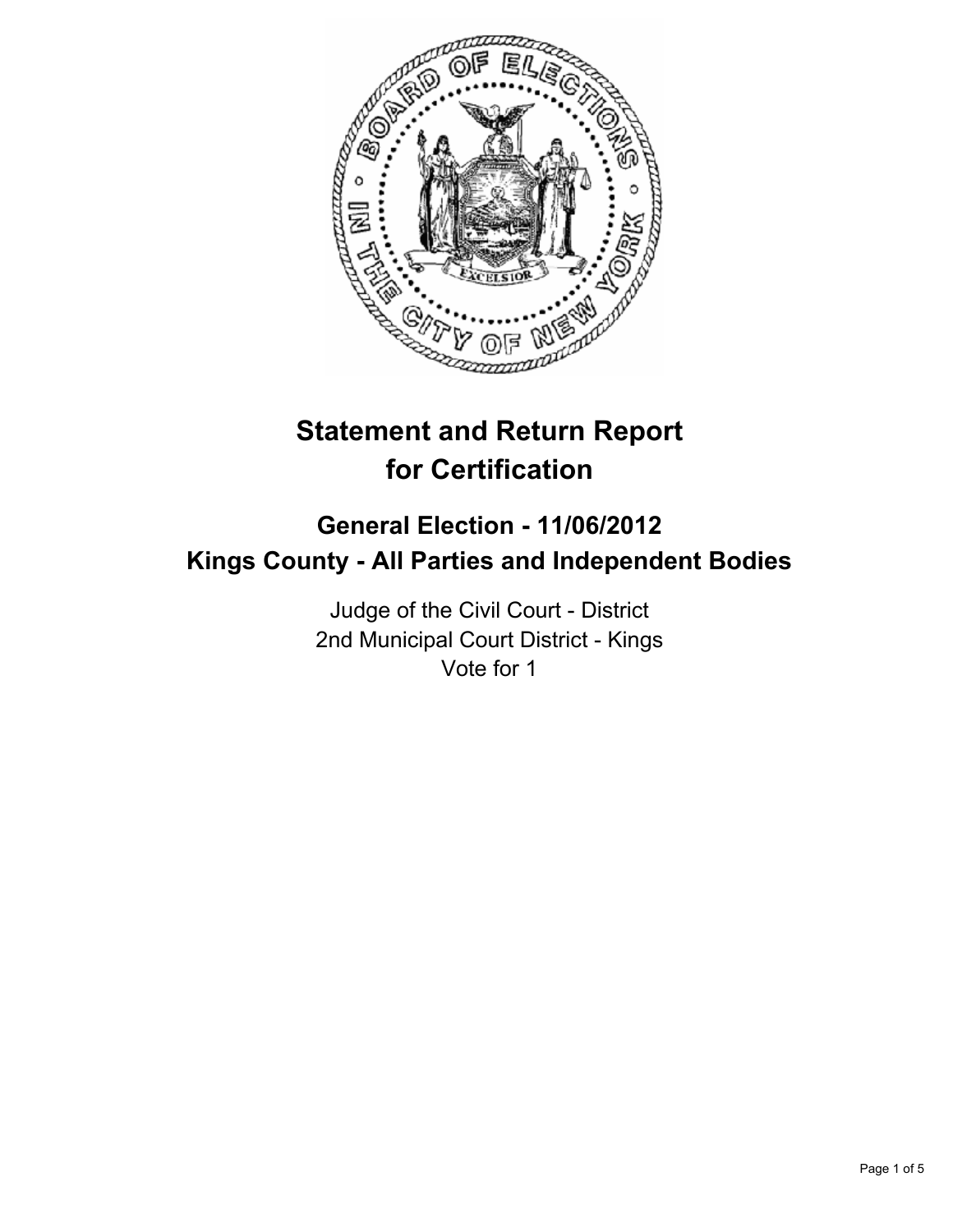

## **Assembly District 43**

| <b>PUBLIC COUNTER</b>                                    | 5,938          |
|----------------------------------------------------------|----------------|
| <b>EMERGENCY</b>                                         | 0              |
| <b>ABSENTEE/MILITARY</b>                                 | 233            |
| <b>FEDERAL</b>                                           | 27             |
| SPECIAL PRESIDENTIAL                                     | 0              |
| <b>AFFIDAVIT</b>                                         | 841            |
| <b>Total Ballots</b>                                     | 7,039          |
| Less - Inapplicable Federal/Special Presidential Ballots | (27)           |
| <b>Total Applicable Ballots</b>                          | 7,012          |
| WAVNY TOUSSAINT (DEMOCRATIC)                             | 5,627          |
| JOHN GALF (WRITE-IN)                                     |                |
| MARTY MARKOWITZ (WRITE-IN)                               |                |
| SAMMY DAVIS (WRITE-IN)                                   | 1              |
| THOMAS CRYAN (WRITE-IN)                                  | 1              |
| UNATTRIBUTABLE WRITE-IN (WRITE-IN)                       | $\overline{2}$ |
| ZOID BERG (WRITE-IN)                                     | 1              |
| <b>Total Votes</b>                                       | 5,634          |
| Unrecorded                                               | 1,378          |

#### **Assembly District 54**

| <b>PUBLIC COUNTER</b>                                    | 2,394 |
|----------------------------------------------------------|-------|
| <b>EMERGENCY</b>                                         | 0     |
| ABSENTEE/MILITARY                                        | 27    |
| FEDERAL                                                  | 3     |
| <b>SPECIAL PRESIDENTIAL</b>                              | 0     |
| AFFIDAVIT                                                | 456   |
| <b>Total Ballots</b>                                     | 2,880 |
| Less - Inapplicable Federal/Special Presidential Ballots | (3)   |
| <b>Total Applicable Ballots</b>                          | 2,877 |
| WAVNY TOUSSAINT (DEMOCRATIC)                             | 2,345 |
| KEITH COPELAND (WRITE-IN)                                |       |
| UNATTRIBUTABLE WRITE-IN (WRITE-IN)                       | 1     |
| <b>Total Votes</b>                                       | 2,347 |
| Unrecorded                                               | 530   |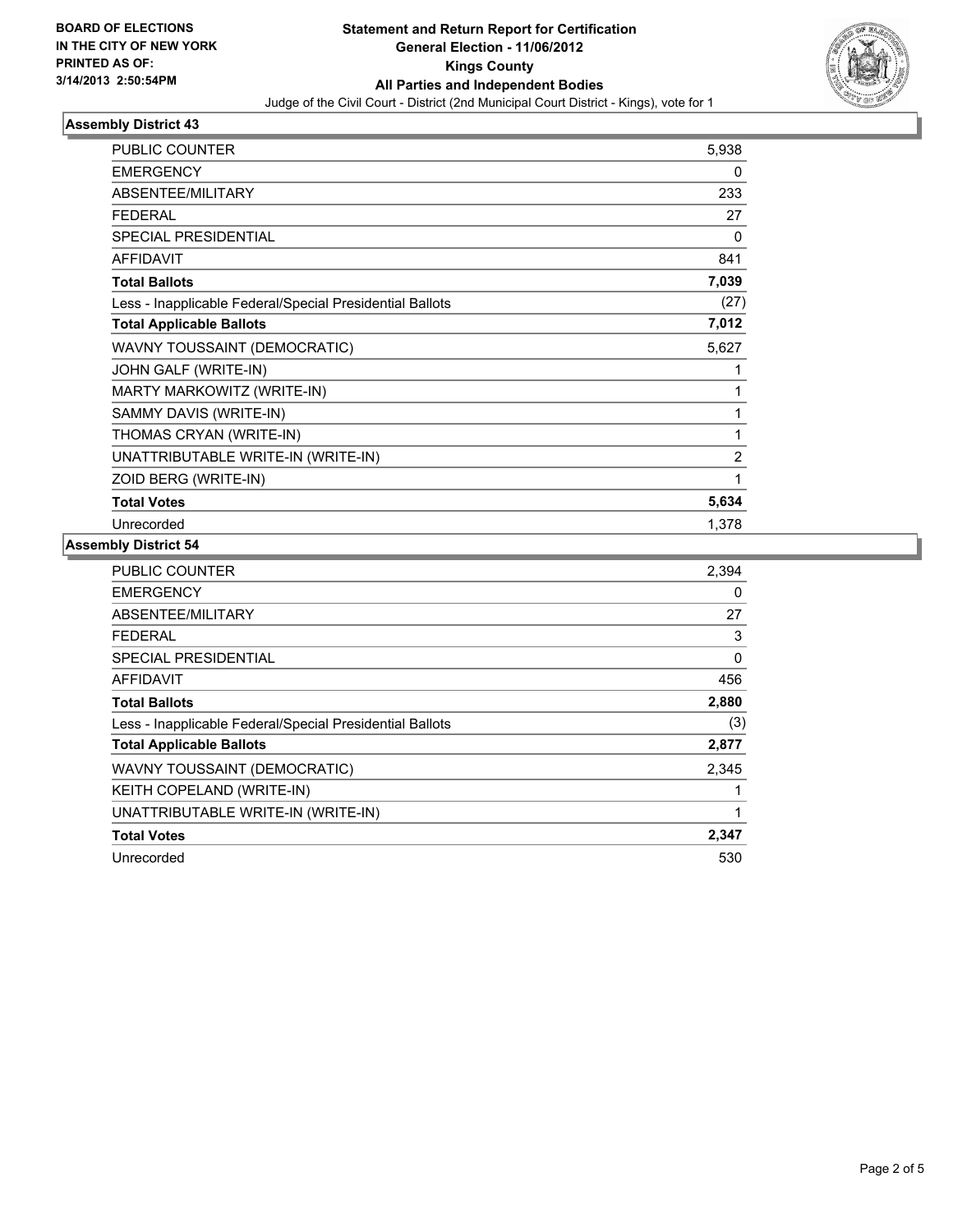

## **Assembly District 55**

| <b>PUBLIC COUNTER</b>                                    | 3,053       |
|----------------------------------------------------------|-------------|
| <b>EMERGENCY</b>                                         | 1           |
| ABSENTEE/MILITARY                                        | 45          |
| <b>FEDERAL</b>                                           | 4           |
| SPECIAL PRESIDENTIAL                                     | $\mathbf 0$ |
| <b>AFFIDAVIT</b>                                         | 386         |
| <b>Total Ballots</b>                                     | 3,489       |
| Less - Inapplicable Federal/Special Presidential Ballots | (4)         |
| <b>Total Applicable Ballots</b>                          | 3,485       |
| WAVNY TOUSSAINT (DEMOCRATIC)                             | 2,961       |
| <b>KEVIN RICHARDSON (WRITE-IN)</b>                       | 1           |
| <b>Total Votes</b>                                       | 2,962       |
| Unrecorded                                               | 523         |

## **Assembly District 56**

| <b>PUBLIC COUNTER</b>                                    | 29,398 |
|----------------------------------------------------------|--------|
| <b>EMERGENCY</b>                                         | 0      |
| ABSENTEE/MILITARY                                        | 559    |
| <b>FEDERAL</b>                                           | 85     |
| <b>SPECIAL PRESIDENTIAL</b>                              | 0      |
| <b>AFFIDAVIT</b>                                         | 4,000  |
| <b>Total Ballots</b>                                     | 34,042 |
| Less - Inapplicable Federal/Special Presidential Ballots | (85)   |
| <b>Total Applicable Ballots</b>                          | 33,957 |
| WAVNY TOUSSAINT (DEMOCRATIC)                             | 28,425 |
| ANDY IZENSON (WRITE-IN)                                  | 1      |
| <b>BRADLEY WAGNER (WRITE-IN)</b>                         | 1      |
| <b>KEDSK LOMAR (WRITE-IN)</b>                            | 1      |
| LESLIE KNOPE (WRITE-IN)                                  | 1      |
| MILES H. ASRAIRE (WRITE-IN)                              | 1      |
| UNATTRIBUTABLE WRITE-IN (WRITE-IN)                       | 7      |
| <b>Total Votes</b>                                       | 28,437 |
| Unrecorded                                               | 5,520  |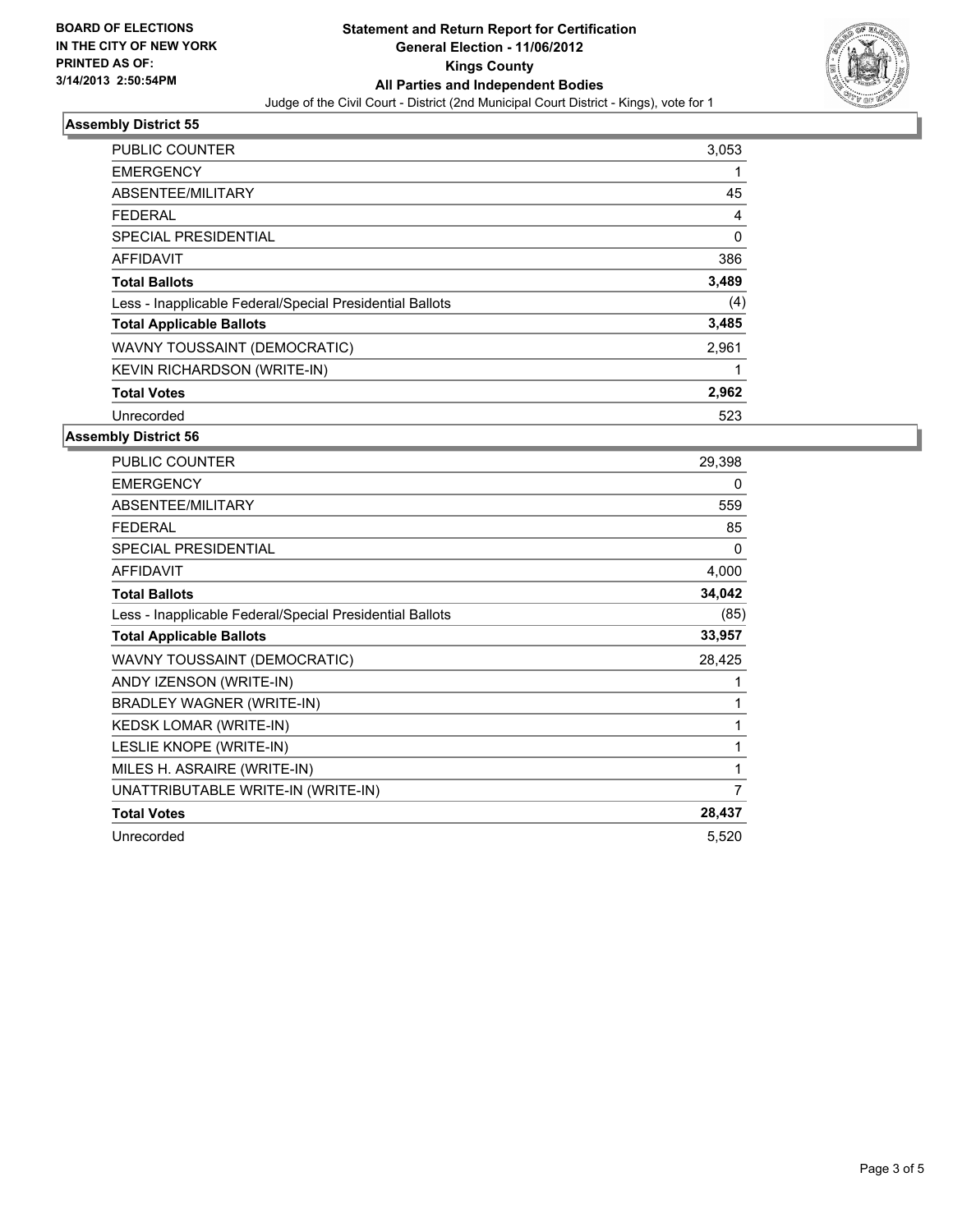

## **Assembly District 57**

| <b>PUBLIC COUNTER</b>                                    | 16,951 |
|----------------------------------------------------------|--------|
| <b>EMERGENCY</b>                                         | 0      |
| ABSENTEE/MILITARY                                        | 469    |
| <b>FEDERAL</b>                                           | 112    |
| <b>SPECIAL PRESIDENTIAL</b>                              | 0      |
| <b>AFFIDAVIT</b>                                         | 1,893  |
| <b>Total Ballots</b>                                     | 19,425 |
| Less - Inapplicable Federal/Special Presidential Ballots | (112)  |
| <b>Total Applicable Ballots</b>                          | 19,313 |
| WAVNY TOUSSAINT (DEMOCRATIC)                             | 16,155 |
| CHRISTOPHER REO (WRITE-IN)                               | 1      |
| HENRY SERRANO (WRITE-IN)                                 | 1      |
| IAN CLARKE (WRITE-IN)                                    | 1      |
| LAWERANCE ROTHBART (WRITE-IN)                            | 1      |
| MCLARIE MAECASKIE (WRITE-IN)                             | 1      |
| RIGO LOPEZ (WRITE-IN)                                    | 1      |
| ROMAN ROMAYA (WRITE-IN)                                  | 1      |
| ROSEANNE BARR (WRITE-IN)                                 | 1      |
| SHAWN SENN (WRITE-IN)                                    | 1      |
| UNATTRIBUTABLE WRITE-IN (WRITE-IN)                       | 10     |
| <b>Total Votes</b>                                       | 16,174 |
| Unrecorded                                               | 3,139  |